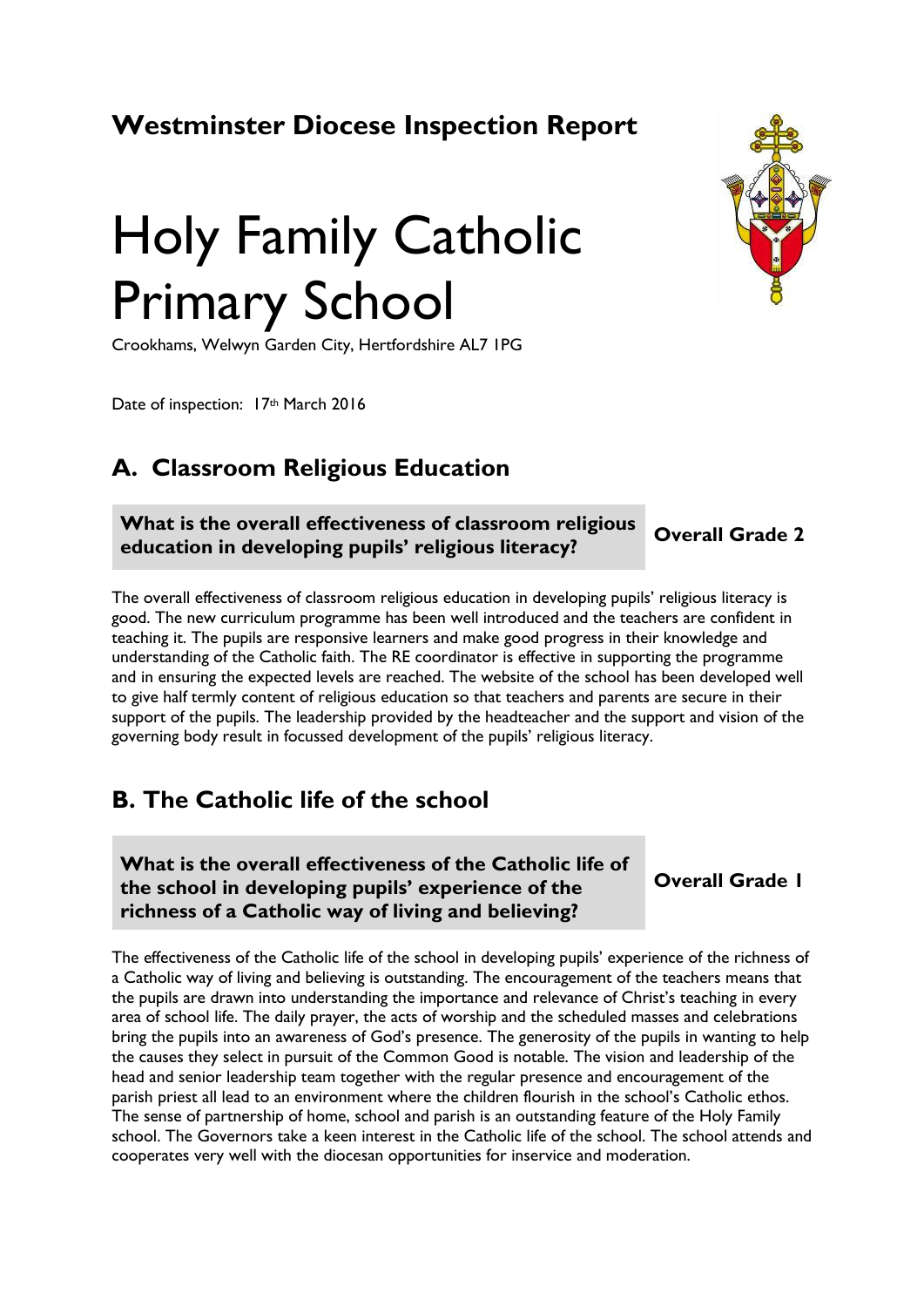## **Introduction**

The inspectors would like to thank the governors, headteacher, staff, pupils and parents for their cooperation over the conduct of the inspection. The inspectors spent one day in school, visited seven lessons and two assemblies, and carried out six interviews with school staff, pupils and governors. Other evidence was gathered from contacts with parents through a questionnaire, discussion with local clergy, scrutiny of a sample of pupils' work, observation of pupils in and out of lessons and examination of school documents.

The Inspection of Holy Family, Welwyn Garden City was carried out under the requirements of the Canon 806 and Education Act 2005, and in accordance with the Framework for Section 48 Inspections approved by the Archbishop of Westminster. The inspectors are appointed by the Archbishop. The inspection reviews and evaluates how effective the school is in providing Catholic education. This process begins with the school's own self-evaluation.

#### **Inspection Team**

| Dcn Anthony Clark   | Lead Inspector      |
|---------------------|---------------------|
| Mrs Robina Maher    | Associate Inspector |
| Mrs Monica McCarthy | Associate Inspector |

### **Description of School**

This Voluntary Aided school is a one form entry in the LA of Hertfordshire and the locality of Welwyn Garden City. The school serves the parishes of The Holy Family, Welwyn Garden City, St. Bonaventure's, Welwyn Garden City and St. Thomas More, Knebworth. The proportion of pupils who are baptised Catholic is 76%. The proportion of pupils who are from other Christian denominations is 12%, from other Faiths 3% and from no declared faith 9%. The percentage of Catholic teachers in the school is 54%.

There are 207 pupils on roll, with no pupils with statements of Special Educational Needs and Disabilities (SEND)/ Education Health & Care Plans (EHCP). The proportion of pupils from ethnic minority groups is below average. The number of pupils speaking English as an Additional Language is average. There is a below average rate of families claiming free school meals. Twenty six pupils receive the Pupil Premium.

| Telephone:<br>e-mail address:                               |                                          | 01707 327419<br>admin@holyfamily.herts.sch.uk                         |  |
|-------------------------------------------------------------|------------------------------------------|-----------------------------------------------------------------------|--|
| DFE Number:<br><b>URN Number:</b>                           | 9193404<br>    748                       |                                                                       |  |
| Headteacher:<br>Chair of Governors:                         |                                          | Ms Ginnette Stevens<br>Mrs Jenny Owen<br>29 November 2010             |  |
| Date of previous inspection:<br>Previous Inspection grades: |                                          |                                                                       |  |
| Key for inspection grades:                                  | Grade 1<br>Grade 2<br>Grade 3<br>Grade 4 | Outstanding<br>Good<br>Requires improvement<br><b>Causing Concern</b> |  |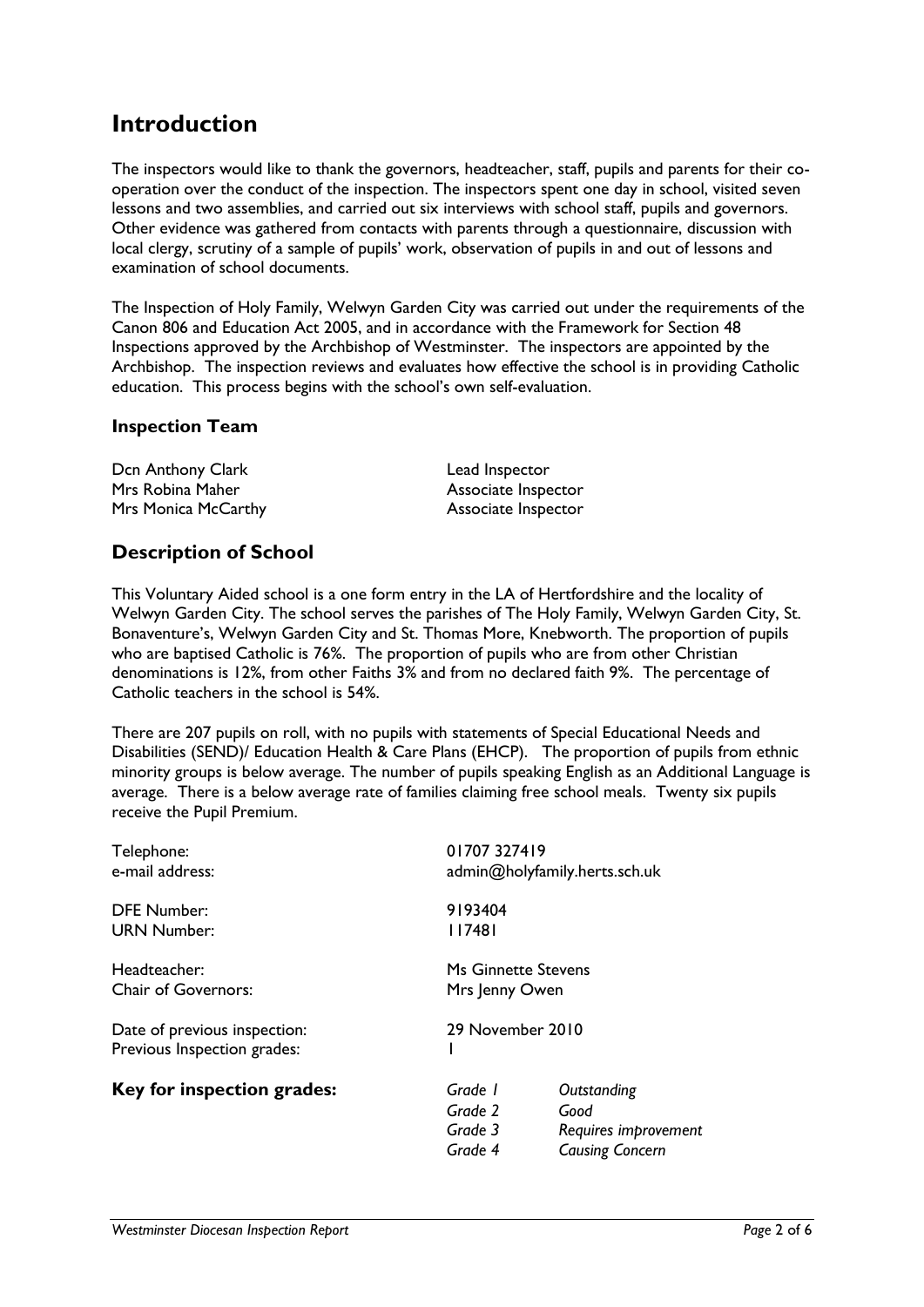# **A. Classroom Religious Education**

*How religiously literate are pupils in the teachings and traditions of the Catholic faith and how well do they know, understand and appreciate the importance of religious faith and practice in everyday life?*

#### **What has improved in classroom religious education since the last inspection?**

The previous inspection report made two suggestions for improvement. The first was to raise the achievement level in religious education by introducing more challenge and differentiation for higher ability pupils and the second was to give better feedback to pupils to help them improve their work. The school has made good progress on both fronts. The inspectors were particularly impressed with the system of keeping left hand pages of pupils writing books free for teacher comments and pupil response, as well as the use of colour coding in marking.

#### **How well does the content of classroom religious education meet the requirements of the Curriculum Directory?**

#### **Grade 2**

The content of classroom religious education meets the requirements of the Religious Education Curriculum Directory (RECD) well. There is a good correlation between what the Bishops expect to be taught and the religious education curriculum followed in the school. The RE syllabus is mapped and clearly linked to the RECD. The RE coordinator has grasped well the overview of the syllabus and there was evidence in the class mapping sheets. Other faiths were properly covered and the expected curriculum time devoted to them. Creative approaches on the part of a number of teachers to making concepts more easily absorbed were in evidence but there is still room for increasing challenge and scope for higher levels of achievement.

#### **Pupil achievement (as well as attainment and progress) in religious education**

#### **Grade 2**

The achievement of pupils in religious education as well as their attainment and progress is good. The school has introduced a new tracking system which is in place and effective. There was evidence in the pupils' workbooks, and in the school data that pupils are making progress. The marking system and feedback to pupils is good – the system of keeping the left hand pages for teacher comment and pupil update and response is particularly effective. Targets are in place but not yet fully embedded in that only some of the pupils could speak to what their target in religious education was. There needs to be greater use made of the Agreed Understandings in religious education, both to inform planning and to sharpen publicly shared success criteria. This will lead to greater security of judgement on assessing higher levels in Key Stage 2, especially at level 5.

#### **The quality of teaching**

#### **Grade 2**

The quality of teaching is always good, with some excellent lessons. A variety of teaching modes were in evidence and pupils experience diverse challenges to make progress. In some classes ICT was employed as a constructive learning aid – in one class pupils took it in turns to interview each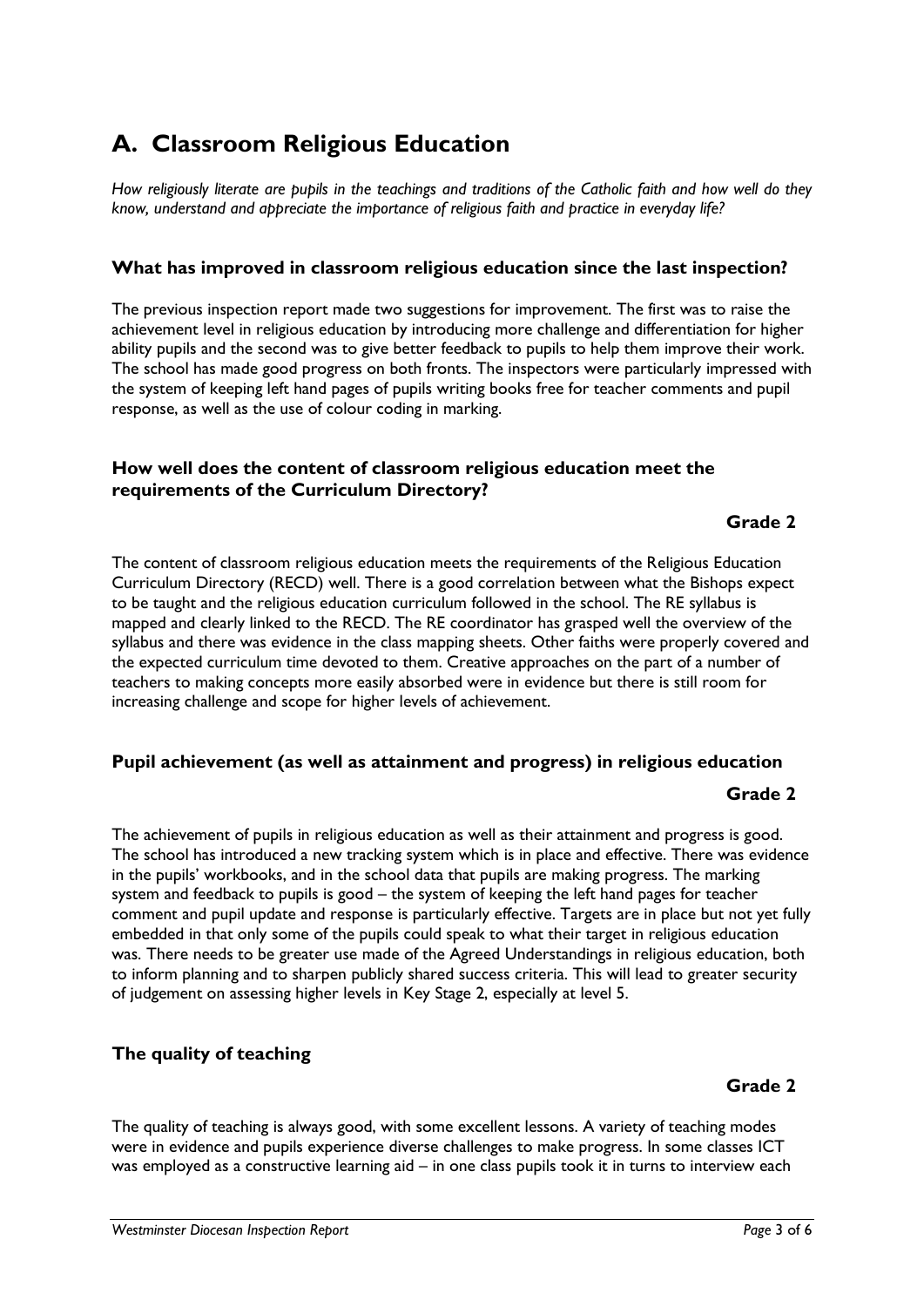other as apostles on camera and present TV clips of their personal experience of the last supper. Behaviour was notably good in all classes and the learning environment provided for steady progress. The pupils enjoyed talking about what they were learning in religious education and were articulate in describing what it meant to them. In some classes the teacher could have adjusted the balance between teacher presentation and pupil follow up to ensure more active involvement on the part of pupils. The provision of materials on the school's website results in constructive continuity between the classroom work and the pupils' home learning.

#### **The effectiveness of the leadership and management of religious education**

#### **Grade 2**

A succession of staff changes meant the school has passed through a period of some difficulty in ensuring effective leadership and management of religious education. However the appointment of the current RE Coordinator to the position resulted in it being stabilised and taken forward well. The school has established its RE syllabus, the monitoring of teaching, the tracking of pupil progress and their levels of achievement. The headteacher has established a cooperative and learning style and teachers feel more confident to move from the familiar ways to the more challenging new ways. The solid direction of the governing body acting with both generous support and critical challenge has meant that both Catholic values across the curriculum and effective religious education teaching are in place. The support of the parish priest and his regular visiting and involvement in the school has resulted in well founded strength in the delivery and management of religious education.

#### **What should the school do to develop further in classroom religious education?**

- Strengthen and embed the tasks and assessment for higher ability pupils to move to higher levels of achievement
- Look to providing further opportunities for pupils to be challenged in their understanding of their learning and faith development
- Review classroom practice so as to reduce the amount of teacher led talk and increase opportunities for pupil reflection and creativity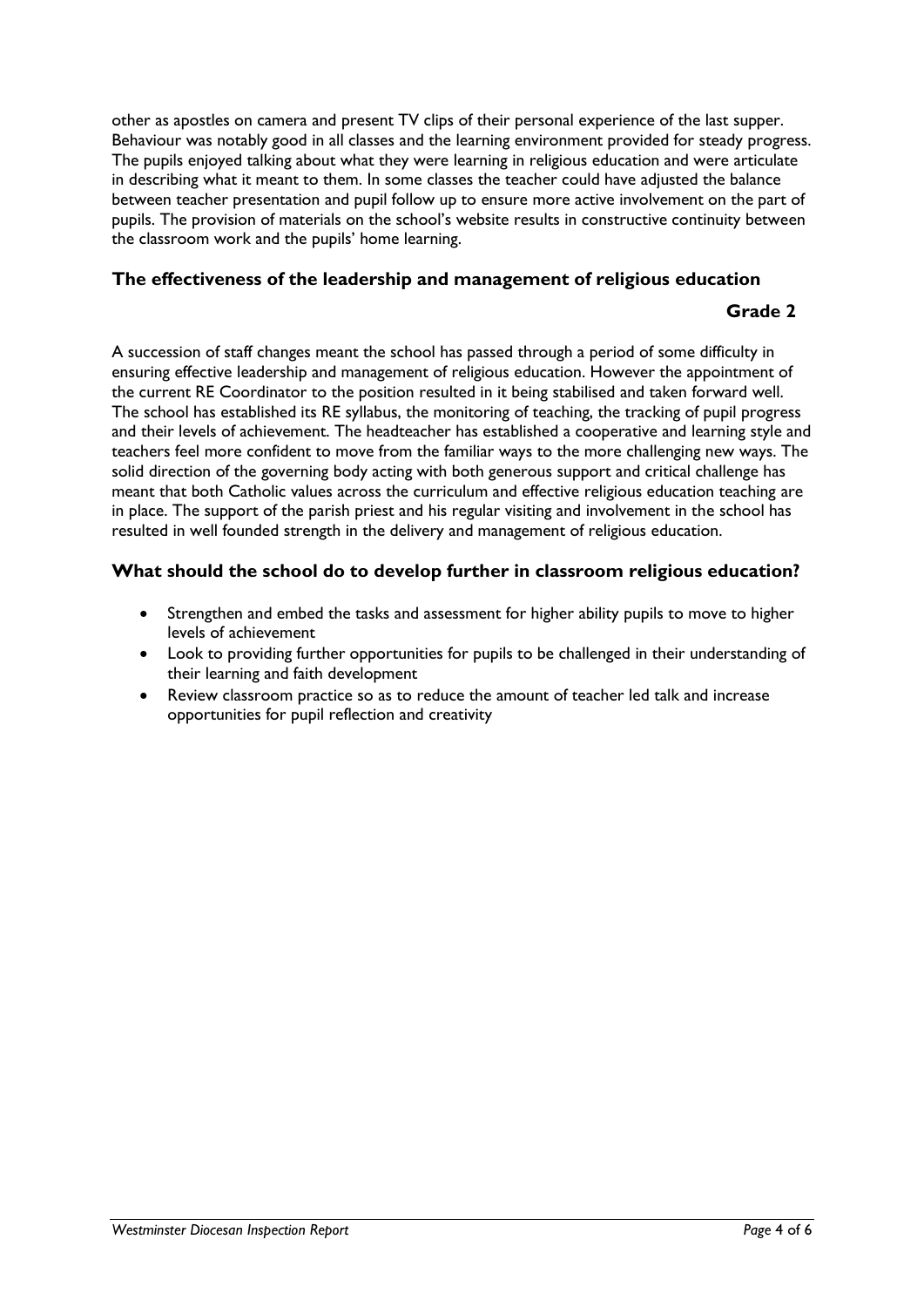## **B. The Catholic life of the school**

*How well do pupils experience the richness of a Catholic way of living and believing through all areas of school life?*

#### **What has improved since the last inspection?**

Notwithstanding that no points were made in the previous inspection report on how to improve the Catholic life of the school, the school has made improvements. There is a more active partnership with parents. This has been achieved through the development of the school's outstanding website, the good use of newsletters, and the involvement of parents in activities and prayer occasions linked to the Year of Mercy. There is a home/school prayer envelope that goes home to individual families on a rota basis and to which they can contribute. This has proved to be popular.

#### **The place of religious education as the core of the curriculum – time, staffing, accommodation, resources, budget**

#### **Grade 1**

The recent improvements and policies have ensured that the place of religious education being at the core of the curriculum in the Holy Family School is fully embedded. The school is secure in ensuring 10% of classroom curriculum time is given to religious education, fulfilling the requirements of the Bishops Conference. The strength of the Senior Leadership Team and its focus on the Catholic life of the school results in religious education having its proper place and resourcing in the life of the school. The supply of bibles, the displays, the inservice arrangements are all evidence of the priority of RE. In due time teachers need to be encouraged to obtain the CCRS certificate. In every classroom there is a prayer corner and a cross though there could be further space given to an RE display board in every classroom, supplementing those in the corridors.

#### **The experience of Catholic worship – prayer and liturgy – for the whole school community**

#### **Grade 1**

The experience of Catholic worship, prayer and liturgy for the whole school community is outstanding. Acts of worship whether in the classroom or in the hall spaces with different school phases present are built into the timetable of the school. There is a good balance between pupil led worship and teacher led prayer, and the school is encouraged to continue its efforts at involving pupils more in the very planning of prayer occasions. The school celebrates well the key events of both its own story and the seasons and feasts of the Liturgy. It involves and makes welcome the parents who speak highly of the school's openness to their presence and involvement. The parish priest visits weekly and has come to know the classes. The sense of partnership of home, school and parish is an outstanding feature of the Holy Family School. Class Masses are celebrated in the school and are prayerful and reflective. Only on special occasions are coaches organised to take the whole school to the parish church which is more than a mile away.

#### **The commitment and contribution to the Common Good – service and social justice**

## **Grade 2**

The commitment and contribution to the Common Good, service and social justice on the part of the Holy Family School is good. The generosity, involvement and energy devoted to human